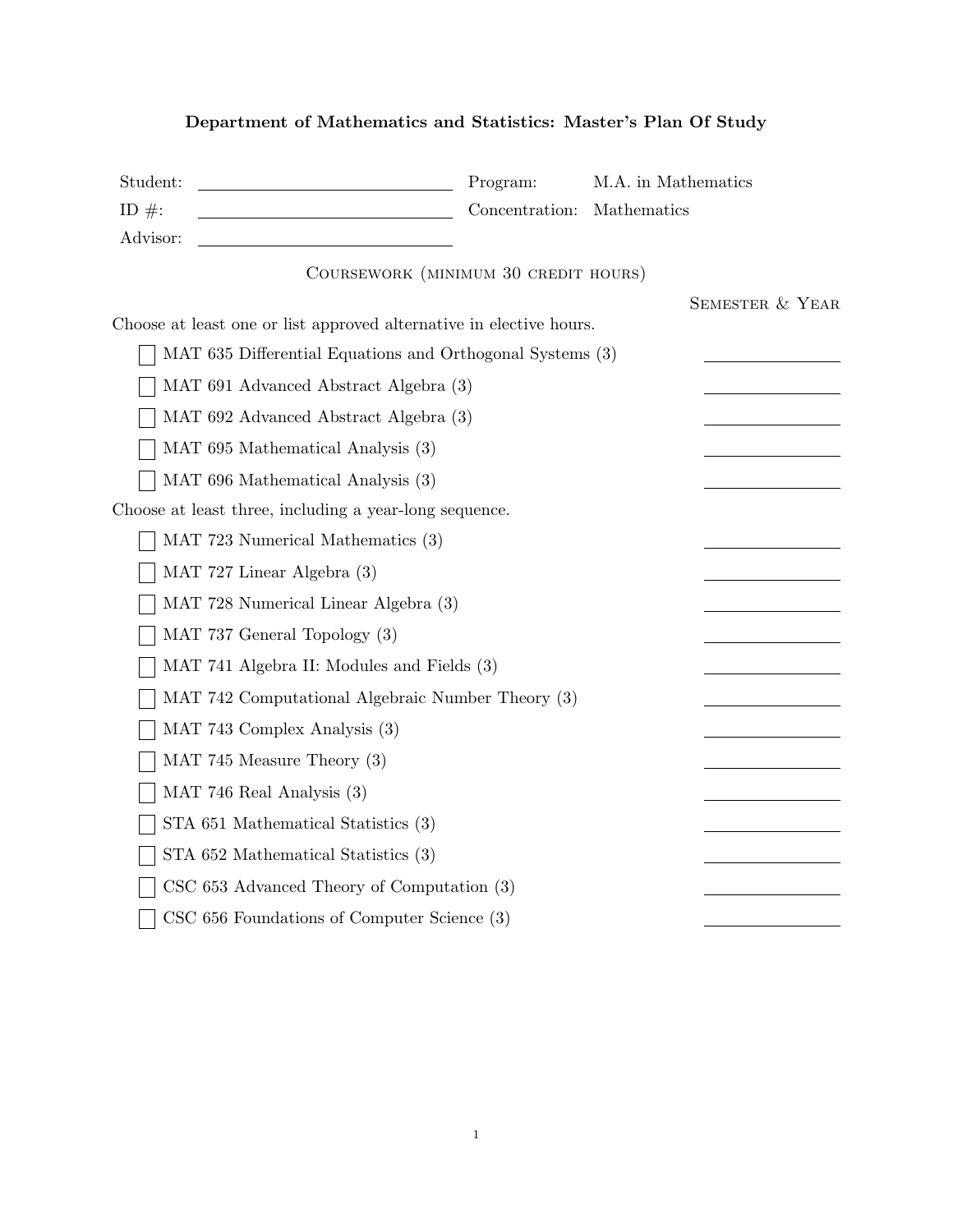Choose remaining elective credits approved by the DGS that may count toward the minimum of 30 credit hours required.

| MAT 602 Seminar in Mathematical Software (3)                                                                                         |  |
|--------------------------------------------------------------------------------------------------------------------------------------|--|
| MAT 687 Project in Mathematics (3)                                                                                                   |  |
| MAT 699 Thesis (_____ credit hours)                                                                                                  |  |
| STA 699 Thesis (_____ credit hours)                                                                                                  |  |
|                                                                                                                                      |  |
|                                                                                                                                      |  |
|                                                                                                                                      |  |
|                                                                                                                                      |  |
|                                                                                                                                      |  |
|                                                                                                                                      |  |
|                                                                                                                                      |  |
|                                                                                                                                      |  |
|                                                                                                                                      |  |
|                                                                                                                                      |  |
| Choose additional electives that do not count toward the required 30 hours.<br>MAT 601 Seminar in the Teaching of Mathematics $I(1)$ |  |
| MAT 603 Practicum in the Teaching of Mathematics (2)                                                                                 |  |
|                                                                                                                                      |  |
|                                                                                                                                      |  |
|                                                                                                                                      |  |
|                                                                                                                                      |  |
|                                                                                                                                      |  |
|                                                                                                                                      |  |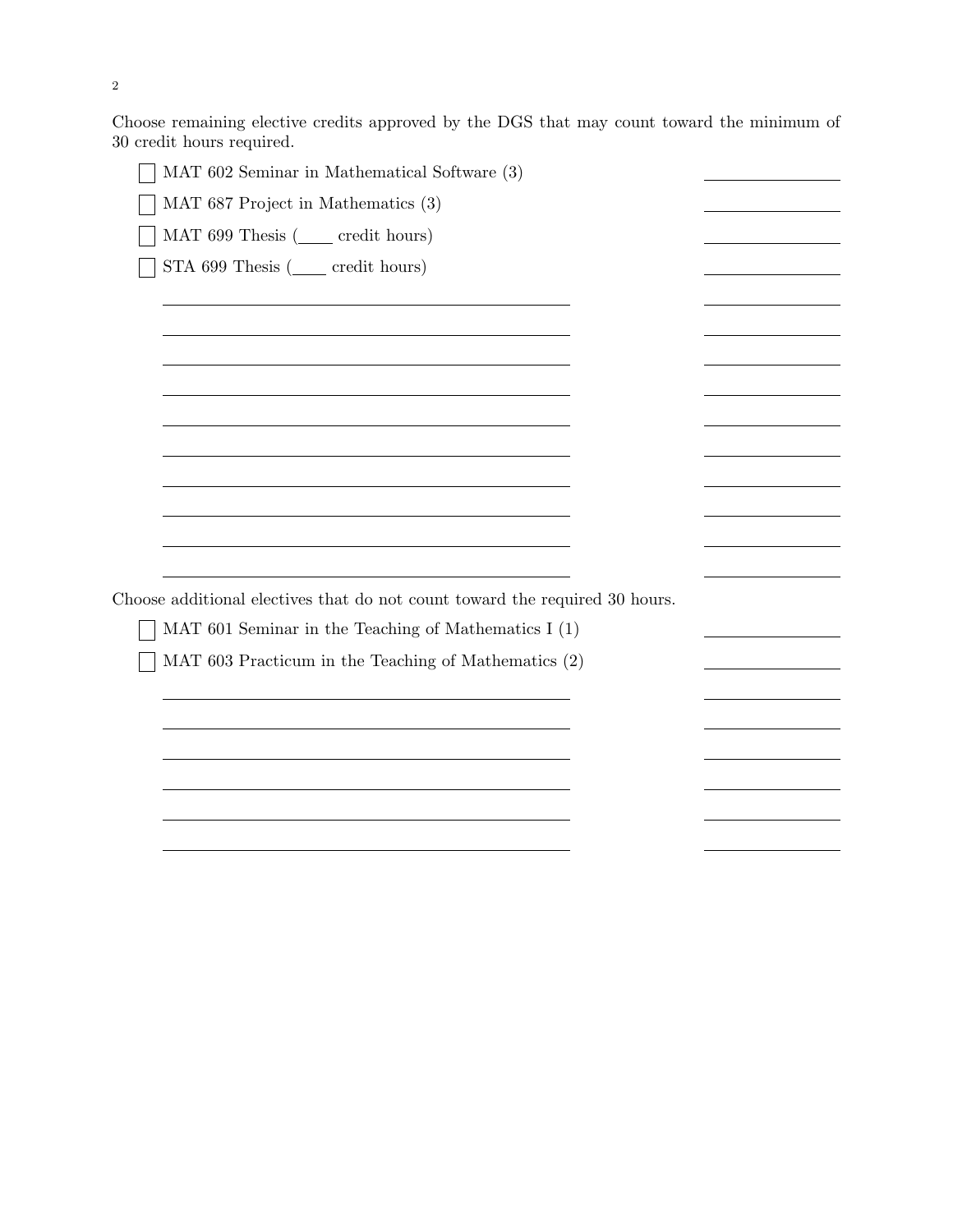## Capstone Experience

|                                                                                                                                                                                                                                                                                                                 | MONTH & YEAR |
|-----------------------------------------------------------------------------------------------------------------------------------------------------------------------------------------------------------------------------------------------------------------------------------------------------------------|--------------|
| Choose one.                                                                                                                                                                                                                                                                                                     |              |
| Thesis experience and the set of the set of the set of the set of the set of the set of the set of the set of the set of the set of the set of the set of the set of the set of the set of the set of the set of the set of th<br>Include 6 credit hours of MAT 699 Thesis or STA 699 Thesis in required hours. |              |
|                                                                                                                                                                                                                                                                                                                 |              |
| Thesis committee:<br><u> 1989 - Andrea Station, amerikansk politik (</u>                                                                                                                                                                                                                                        | (Chair)      |
|                                                                                                                                                                                                                                                                                                                 |              |
|                                                                                                                                                                                                                                                                                                                 |              |
|                                                                                                                                                                                                                                                                                                                 |              |
| Project<br>Include 3 credit hours of MAT 687 Project in Mathematics in required hours.                                                                                                                                                                                                                          |              |
|                                                                                                                                                                                                                                                                                                                 |              |
| Comprehensive Exam<br>Do not include any hours of MAT 687, MAT 699, STA 698, or STA 699 in required hours.                                                                                                                                                                                                      |              |
| Choose one type.                                                                                                                                                                                                                                                                                                |              |
| Area exams: Choose two areas.                                                                                                                                                                                                                                                                                   |              |
| Mathematical Analysis                                                                                                                                                                                                                                                                                           |              |
| Linear Algebra and Matrix Theory                                                                                                                                                                                                                                                                                |              |
| Linear Models                                                                                                                                                                                                                                                                                                   |              |
| Mathematical Statistics                                                                                                                                                                                                                                                                                         |              |
| Program exam:                                                                                                                                                                                                                                                                                                   |              |
| Part 1                                                                                                                                                                                                                                                                                                          |              |
| Part $2\,$                                                                                                                                                                                                                                                                                                      |              |
| List 18-21 credit hours from the program for the exam.                                                                                                                                                                                                                                                          |              |
|                                                                                                                                                                                                                                                                                                                 |              |
|                                                                                                                                                                                                                                                                                                                 |              |
|                                                                                                                                                                                                                                                                                                                 |              |

<u> 1989 - Johann Barbara, martxa amerikan personal (</u>